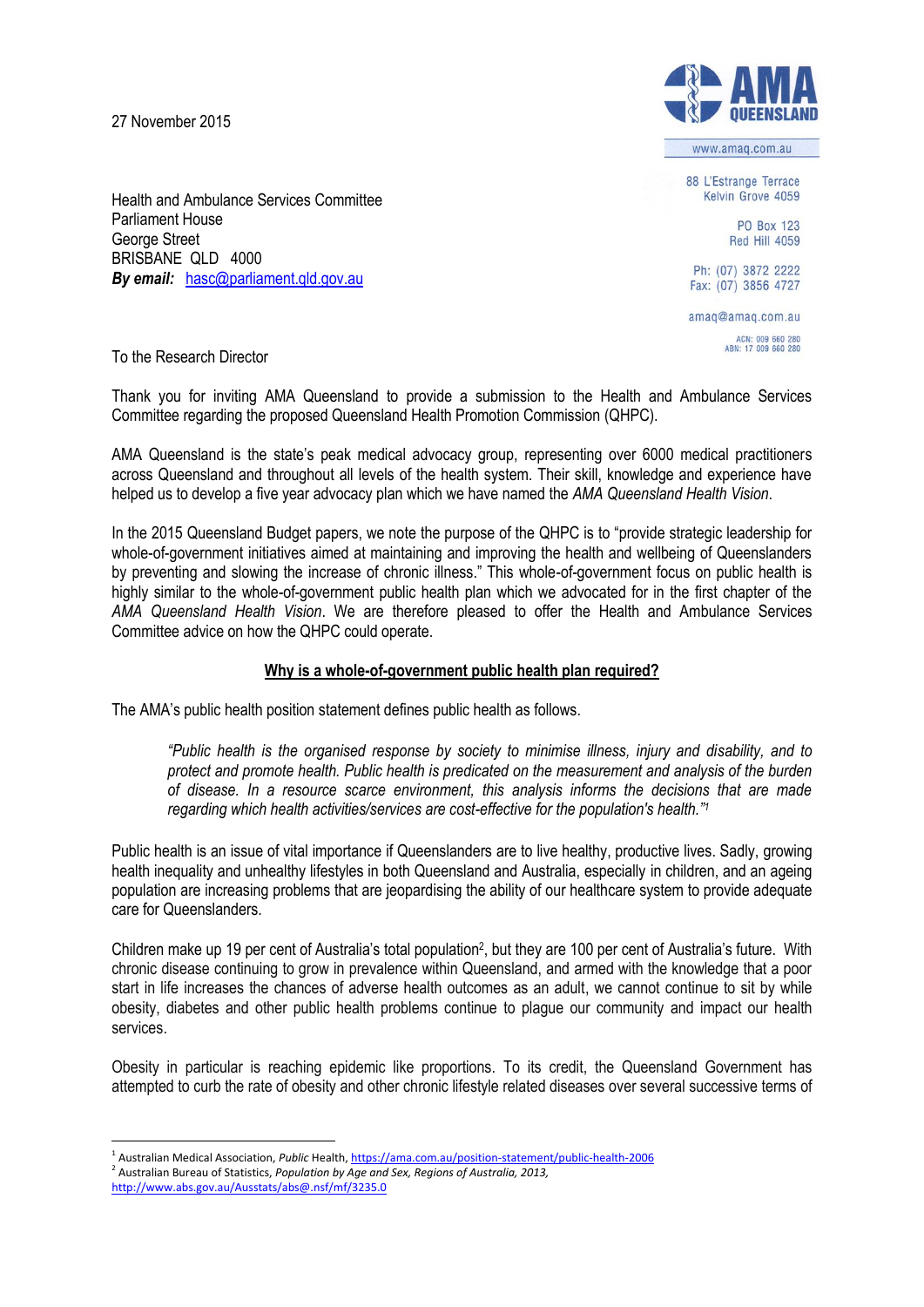government. But it appears to have had little to no impact with Queensland Health estimating 3 million Queenslanders are expected to be overweight or obese by 2020.<sup>3</sup>

AMA Queensland believes that part of the reason for this is a distinct lack of a coordinated, overarching, wholeof-government policy that tackles the best way to manage public health in a state as large and decentralised as ours. Each Government Department is seemingly left to its own devices to formulate policy in a silo-like approach, often without tying their work into the efforts of other Departments.

For example, Queensland Health may develop a policy designed to reduce obesity by getting people healthy and active. Meanwhile, Education Queensland may develop a policy to reduce obesity by targeting junk food in school tuckshops. At the same time, Aboriginal and Torres Strait Islander Partnerships may develop a policy designed to reduce obesity amongst Queensland's Indigenous population. The end result is several government departments essentially working toward the same goal but with potentially inconsistent messaging and different targets.

While all this work is going on, it ignores the work that may be occurring in Departments that are not typically associated with health issues, and the work being done outside the sphere of State Government. For example, the Department of Primary Industries may be developing a policy on how to improve the sale and distribution of fresh fruit and vegetables, but even though that policy could have a potential impact on lowering the obesity rate, it may not necessarily feed into work being undertaken by Queensland Health to help people make better choices about the food they consume.

Many local governments also take an active role in protecting and improving public health, but it is not apparent that the State Government policy development process feeds into or works with local government sector in any meaningful way. A public health initiative that targets obesity, for example, should not only acknowledge the excellent work of councils like Ipswich City Council to reduce obesity but should give them an active role in helping to develop a coordinated approach. Local councils could be incredibly effective if given the opportunity to assist in this way such as using their development powers to limit fast food restaurants from opening near schools.

AMA Queensland believes that a whole-of-government public health plan would help bring coordination to government policy development. The proposed Queensland Health Promotion Commission would be the ideal body to facilitate the development of the plan and bring coherence and coordination to Queensland's response to public health issues.

# **Learning From Other Jurisdictions**

During the development of the *Health Vision,* AMA Queensland researched how other jurisdictions had coordinated their approach to public health policy. Members identified the South Australian whole-of-government public health plan<sup>4</sup> as a model for Queensland to adopt. AMA Queensland has modelled the plan in our *Health Vision* on South Australia's public health plan (SAPHP) called *A Better Place to Live*.

The work to create the SAPHP began in 2000 under Liberal Premier John Olsen. The development of the SAPHP is remarkable in the sense that between 2000 and the eventual release of the SAPHP in 2013, multiple changes to Government occurred<sup>5</sup> yet the plan continued to be developed and received bi-partisan support<sup>6</sup>.

<u>.</u>

<sup>&</sup>lt;sup>3</sup> Queensland Health. *The health of Queenslanders 2014. Fifth report of the Chief Health Officer Queensland. Queensland Government.* Brisbane 2014

<sup>&</sup>lt;sup>4</sup> Department of Health and Ageing, South Australian Public Health Plan[, http://bit.ly/1GfRH6H,](http://bit.ly/1GfRH6H) Government of South Australia, Adelaide. 2013

<sup>&</sup>lt;sup>5</sup> After John Olsen, Liberal Premier Rob Kerin led until he was defeated by the ALP under Premier Mike Rann. After Rann resigned, Labor elected a new leader; Jay Weatherall, whose Government released the SAPHP.

<sup>&</sup>lt;sup>6</sup> Department of Health and Ageing, South Australian Public Health Plan, [http://bit.ly/1GfRH6H,](http://bit.ly/1GfRH6H) Government of South Australia, Adelaide. 2013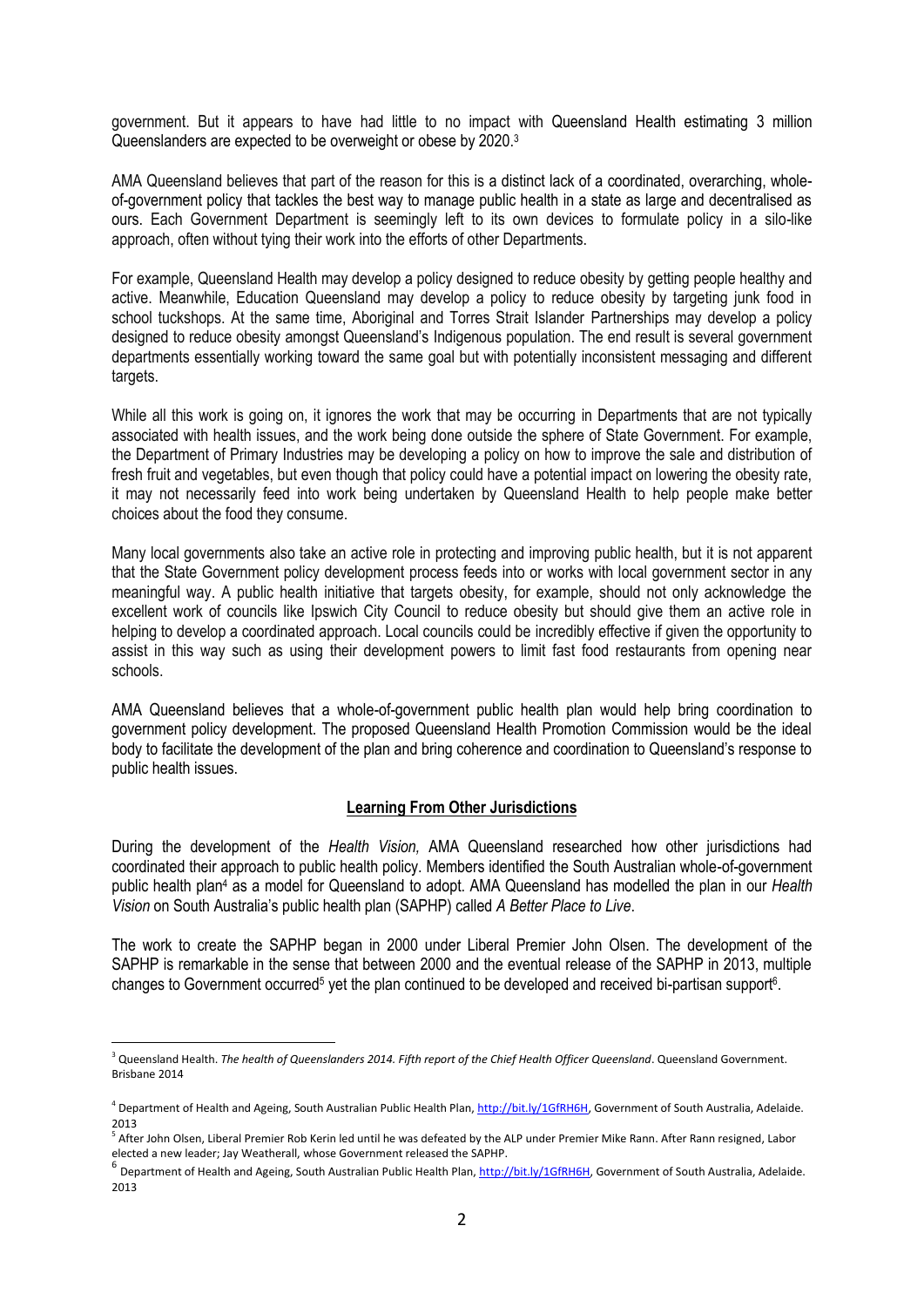The South Australian Chief Public Health Officer at the time of the Plan's release explained the intent of the SAPHP as follows.

*"The SA Public Health Act establishes a formal mechanism for identifying and including Public Health Partner Authorities within public health planning. These can be other state government departments and agencies, other parts of the healthcare system or non-government organisations. While South Australia already has good examples for collaboration and coordination, this new scheme will allow for the development of sustainable relationships and more robust coordination mechanisms, particularly between State and Local Governments."*

In discussions AMA Queensland has had with SA Health, the plan coordinates other State Government Departments not by dictating to them how to create health policy, but to find how health can be included in policies they are developing. They call this approach "health in all policies."

The SAPHP plainly sets out who does what in the context of this plan. For example, the State Government is tasked with setting broad strategic priorities to address the wider determinants of health and wellbeing, and Local Government is responsible for feeding in local community information into the Plan, providing support for local immunisation efforts and leading local public health regulation.

It has set four key priority areas to improve the state of public health in South Australia at the outset. They are:

- Stronger and Healthier Communities and Neighbourhoods for All Generations
- Increasing Opportunities for Healthy Living, Healthy Eating and Being Active
- Preparing for Climate Change
- Sustaining and Improving Public and Environmental Health Protection

The Plan outlines some interesting ways in which their "health in all policies" approach has yielded new approaches to public health policy development. For example, the "Stronger Communities" target includes Community Safety as a public health target. It shows how issues of community safety, from relatively simple issues such as graffiti and hazards in public spaces, all the way through to organised crime and suicide, can have an impact on health in South Australia. The plan outlines how community safety initiatives such as Neighbourhood Watch and State Government led initiatives such as organised volunteering can strengthen communities and improve public health.

AMA Queensland believes the SAPHP is an excellent basis from which Queensland could develop its own public health plan. We strongly recommend the Queensland Government consider developing its own whole-ofgovernment public health plan, ideally as a core component of the work to be carried out by the Queensland Health Promotion Commission.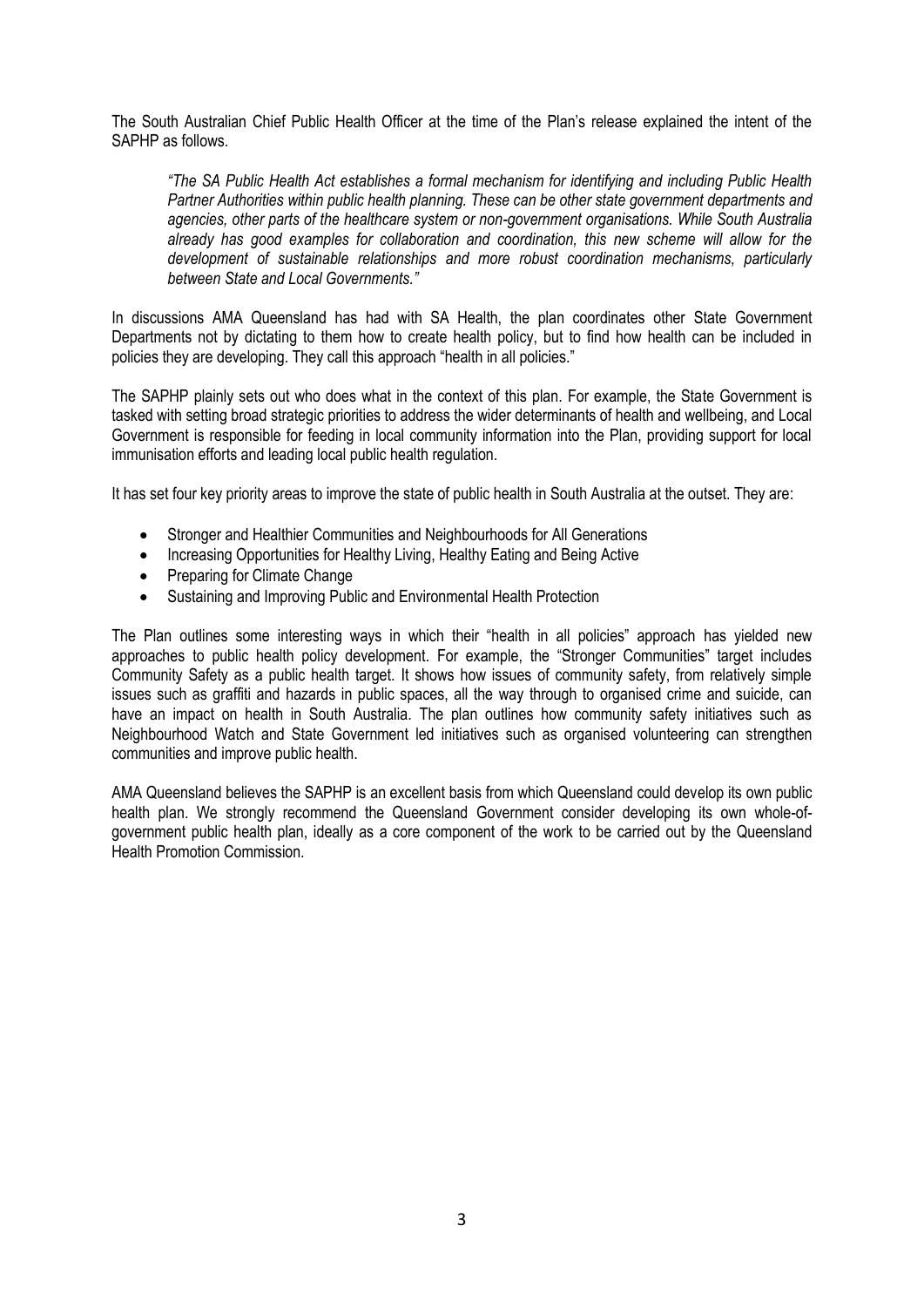## **What Would a Whole-of-Government Public Health Plan Do?**

In Queensland, there are a number of long standing public health crises which we believe could benefit from a whole of government approach to public health.

*Social Determinants of Health (Generational Disadvantage):* This refers to the situation in which multiple generations of the same family experience high and persisting levels of social exclusion, material and human capital impoverishment, and restrictions on the opportunities and expectations that would otherwise widen their capability to make positive choices.<sup>7</sup>

Generational disadvantage is a real and pressing concern in Queensland and its impact on the health system cannot be discounted. Its impact is particularly felt in Queensland's Aboriginal and Torres Strait Islander population, with evidence showing indigenous children are almost twice as likely to die between the ages of 0-4 as non-Indigenous children.<sup>8</sup> But even outside of these communities, around the fringes of the Brisbane local government area, there exist whole suburbs where anywhere between two and four generations of children have grown up without a working parent. <sup>9</sup>

There is relatively little evidence that Queensland's disjointed approach to public health policy over successive governments has taken the social determinants of health into account. The establishment of a QHPC could be an important step in beginning to turn around severely entrenched generational disadvantage in Queensland.

**Obesity:** Rates of overweight and obesity are reaching epidemic levels in Australia and Queensland. While this is a condition that can affect anyone, research shows that where you live can put you at greater risk of becoming overweight or obese. Households in low socio-economic areas have a greater prevalence of overweight or obese people. This can be due to a number of factors, including the cost of fresh and healthy food (which is often more expensive than less healthy options) and proximity to fast-food outlets.

AMA Queensland believes the epidemic facing our state requires a series of escalating responses to help Queenslanders achieve and maintain a slimmer waistline. Some of these initiatives would naturally be delivered by Queensland Health however others would be better delivered by other Departments and local councils. A whole-of-government public health plan delivered by the QPHC would be the ideal way to coordinate and deliver this work.

*Aboriginal and Torres Strait Islander Health:* Aboriginal and Torres Strait Islander health outcomes are among the worst in the developed world and they are disproportionately affected by chronic diseases such as diabetes. Aboriginal peoples and Torres Strait Islanders will not achieve equal health outcomes until their economic, educational and social disadvantages have been eliminated For these reasons it is vitally important that the QHPC consider how it can progress Queensland's efforts towards the National Close the Gap health targets.

*Vaccination Rates:* AMA Queensland welcomes the Queensland Government's '*Drive for 95'* campaign and its focus on delivering vaccinations via general practitioners (GP). This campaign also partners with local councils, who deliver a number of vaccination clinics in their communities. As noted earlier, a whole-of-government public health plan in Queensland would, ideally, form these kinds of partnerships as a natural part of its work, and we believe that the QHPC would be instrumental in helping to improve vaccination rates.

**Smoking**: Queensland's smoking rates are still relatively high, with the third highest proportion of smokers (17%) behind the Northern Territory (24%) and Tasmania (22%)10. The latest Australian Health Survey reveals diseases of the respiratory system, such as lung cancer, are the most prevalent form of disease in Queensland.<sup>11</sup>

<sup>9</sup> Tanton, R. Gong, H. Harding, A. Multiple Generation Disadvantage.

<u>.</u>

<sup>&</sup>lt;sup>7</sup> Hancock, K. Edwards, B. Zubrick, S.R. Echoes of disadvantage across the generations? The influence of long-term joblessness and separation of grandparents on grandchildren, Longitudinal Study of Australian Children Annual statistical report, 2012 <sup>8</sup> Queensland Council of Social Services, Addressing Poverty and Disadvantage in Queensland, http://bit.ly/1EX28iu, March 2013

[http://www.natsem.canberra.edu.au/storage/Multiple%20Generation%20Disadvantage.pdf,](http://www.natsem.canberra.edu.au/storage/Multiple%20Generation%20Disadvantage.pdf) National Centre for Social and Economic Modelling. July 2011

 $10$  Australian Bureau of Statistics, Australian Health Survey: First Results, 2011-12, <http://www.abs.gov.au/AUSSTATS/abs@.nsf/DetailsPage/4364.0.55.0012011-12?OpenDocument>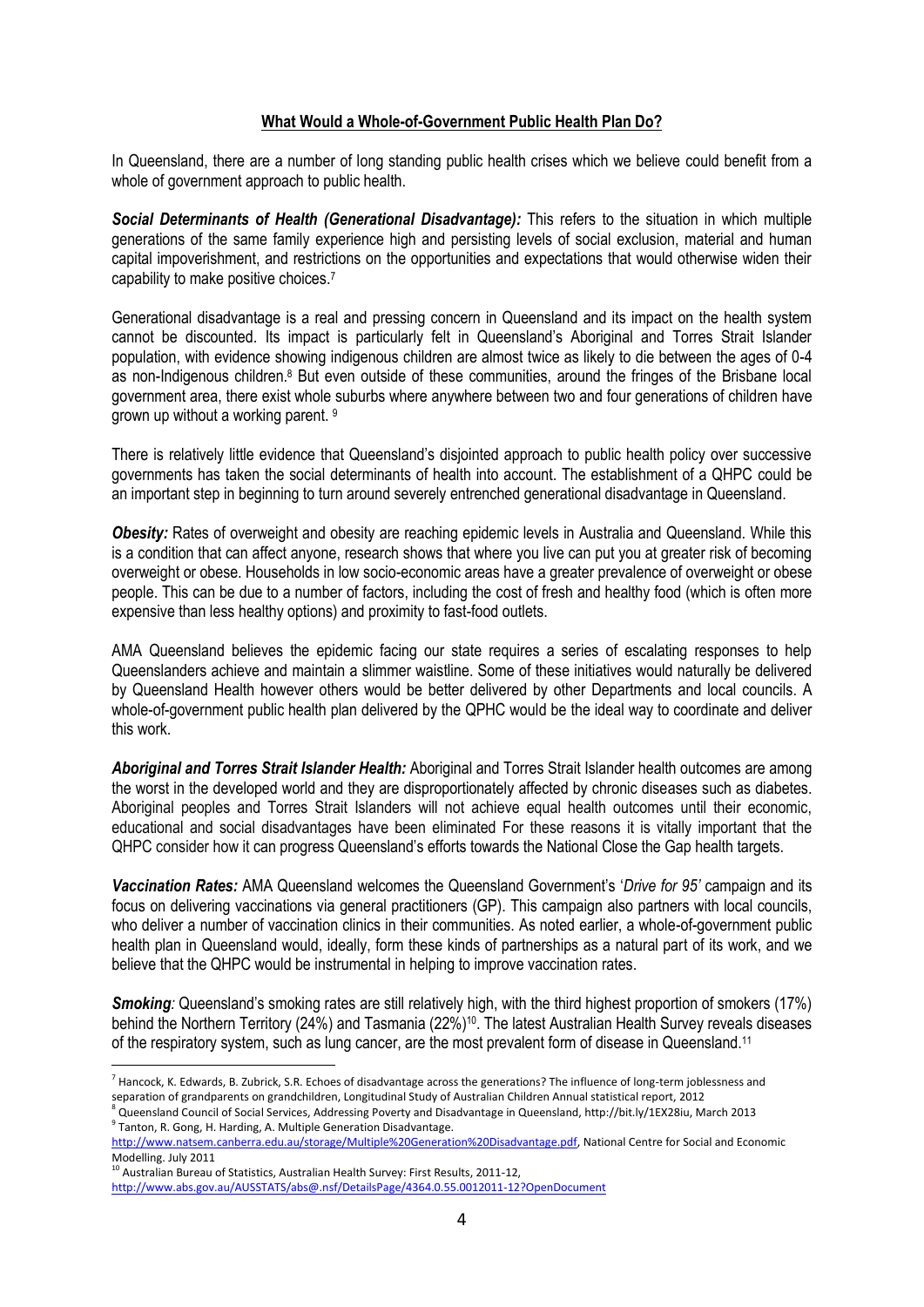The Queensland Government has recently announced a number of planned changes to the *Tobacco and Other Smoking Products Act*, which has been welcomed by AMA Queensland and other stakeholders. We believe the QHPC could help further decrease our smoking rates, by working in partnership with local councils to enforce legislative changes and potentially delivering education programs through Education Queensland and the Department of Sport.

*Alcohol Related Harms:* There has been a sharp increase in dangerous levels of alcohol consumption in Queensland. In 2009, 10.6 per cent of persons, 11.9 per cent of males and 9.2 per cent of females, reported consuming alcohol in quantities that placed them in risky or high risk categories for harm in the long term.<sup>12</sup> By 2011, this had increased to 22.7 per cent of all adult Queenslanders drinking at dangerous levels, with 35.0 per cent of males and 10.6 per cent of females respectively.<sup>13</sup> This trend needs to be curtailed, not least because drink driving is the number one contributor as a factor in approximately 30 per cent of crashes in Queensland.<sup>14</sup>

We note that the Queensland Government has introduced a plan to combat alcohol fuelled violence with legislation currently before the Parliament. Despite alcohol consumption having a clear public health element to it, this legislation has been delivered by the Department of Justice and Attorney-General (JAG). AMA Queensland does not criticise the fact that JAG is delivering this legislation. Instead, we are highlighting how there are other Government Departments outside of Queensland Health who are responsible for, and deliver policies that have an impact on public health. While we are certain that Queensland Health would have been consulted in the development of this legislation, we note that a whole-of-government public health plan would help standardise and drive this kind of intra-government public health policy development into the future.

*Mental Health:* AMA Queensland welcomes the whole-of-government mental health strategic plan released by the Queensland Government in 2014. We believe that this underlines how whole-of-government public health initiatives can be successful. With the prevalence of poor mental health outcomes increasing, it is important that mental health be considered as part of the work of the QHPC and the whole-of-government public health.

# **Role of the Queensland Health Promotion Commission**

AMA Queensland believes if a whole-of-government public health plan is the tool with which public health issues in Queensland are to be addressed, the Queensland Health Promotion Commission is the builder who could wield it.

The QHPC could strengthen Queensland's efforts to improve public health by coordinating collaboration and partnerships between Government Departments and external stakeholders. Where such partnerships already exist, the QHPC could strengthen these linkages and help normalise them, making them an intrinsic part of how Government does public health policy development. As already demonstrated effectively in South Australia, the QHPC would help ensure that health becomes a key consideration in most, if not all Queensland Government policies.

The difficulty for any organisation that is trying to bring together every Government Department and external stakeholders is the silo approach we referred to earlier. We are concerned that without sufficient authority to bring these organisations together, the QHPC could fail before it even begins. As a new Government body, it would lack much of the authority and imprimatur it would need to drive reforms across Government. And although Queensland Health is a large and powerful organisation, we are not sure that even it wields sufficient strength to help ensure that the QHPC is successful.

1

 $11$  ibid

<sup>&</sup>lt;sup>12</sup> Queensland Health. Alcohol Consumption in Queensland 2009,

[http://www.health.qld.gov.au/atod/documents/2009\\_alcoconsumpqld.pdf](http://www.health.qld.gov.au/atod/documents/2009_alcoconsumpqld.pdf)

<sup>&</sup>lt;sup>13</sup> Queensland Health. Alcohol Consumption in Queensland 2011[, http://www.health.qld.gov.au/epidemiology/documents/alcohol-2011](http://www.health.qld.gov.au/epidemiology/documents/alcohol-2011-fs.pdf) [fs.pdf](http://www.health.qld.gov.au/epidemiology/documents/alcohol-2011-fs.pdf)

<sup>&</sup>lt;sup>14</sup> Centre for Accident Research and Road Safety. State of the Road: Drink Driving Factsheet,

[https://www.police.qld.gov.au/EventsandAlerts/campaigns/Documents/drink\\_driving\\_fs.pdf,](https://www.police.qld.gov.au/EventsandAlerts/campaigns/Documents/drink_driving_fs.pdf) 2012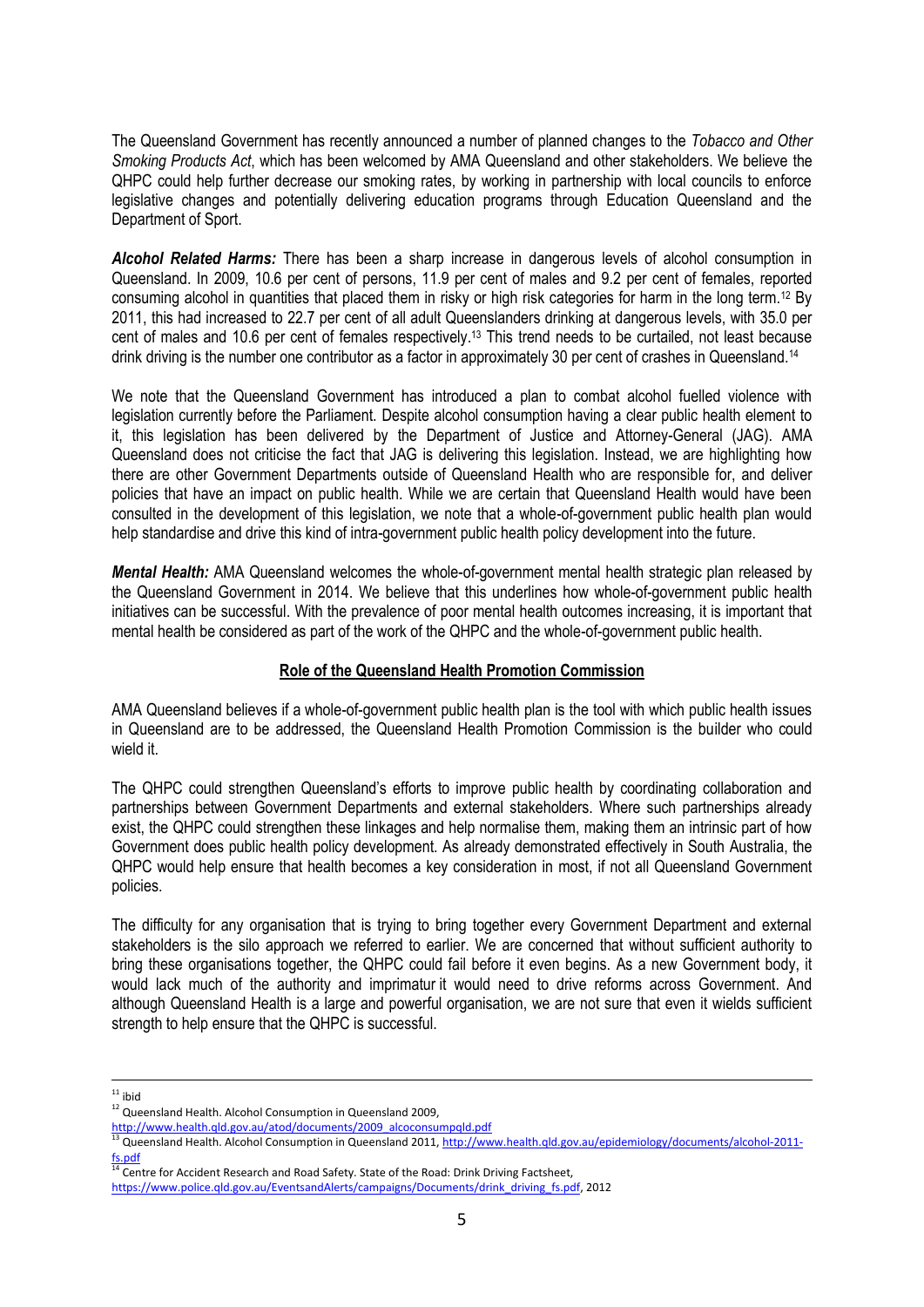Because of this, AMA Queensland strongly recommends that the QHPC be established as a statutory body that reports to the Department of Premier and Cabinet (DPC) itself. This level of authority would ensure that other Government Departments would feel compelled to contribute in a positive and proactive manner. Given that the DPC would be required to contribute to a whole-of-government plan, it makes sense that it be the lead agency in the development of the Commission, the setting of its strategic scope and the development of the whole-ofgovernment plan.

If for whatever reason the Government does not take up this recommendation, AMA Queensland believes the second but less optimal version should be for the QHPC to be a statutory body that reports to the Department of Health.

Every Queensland Government Department should provide a representative to the development of the Commission and the Plan. Ideally this would be the Director-General or Deputy Director-General.

AMA Queensland also recommends the Government considers including, at a minimum, some of the following stakeholder organisations in the development of the Commission and the Plan.

- AMA Queensland
- Representatives from the QUT School of Public Health and other academic bodies
- The Public Health Association
- Stakeholders such as (but not limited to) the Heart Foundation, Cancer Council, Diabetes Queensland and so on
- Australian Health Promotion Association (Queensland Branch)
- Colleges such as the RACGP, College of Physicians
- The LGAQ
- Representatives from various Community Health Organisations and other NGOs

The SAPHP was developed in a bi-partisan manner, and AMA Queensland believes that if the QHPC is to survive Queensland's three year electoral cycle, it too will require bi-partisan support. While it is important that the QHPC and its work not be politicised by the involvement of a member of the Opposition (or Government), AMA Queensland believes it is important that the Opposition be given some way to have a meaningful contribution to the QHPC. Many of the public health issues the QHPC will be trying to address, such as generational disadvantage and Aboriginal and Torres Strait Islander health, will require a significant amount of time and effort to have any impact. Much like the SAPHP, the Queensland QHPC will need to enjoy bi-partisan support so as to ensure that it has the time it needs to complete its work, and finding opportunities for the Opposition to provide meaningful input into its development will help ensure it has this time.

AMA Queensland also recommends that the Queensland Government consider inviting representatives from *The Courier Mail* and *Brisbane Times* to help develop the Commission and the Plan. They represent community views and will be integral towards ensuring that the public understands the importance of the Plan. If they are involved in its development, they will have buy-in into the Plan and will be better able to explain its importance.

AMA Queensland believes in addition to its role in developing the whole-of-government public health plan, the QHPC should also collect, collate and hold evidence on public health interventions that work. It should advise the government on these interventions, and it should create a publicly accessible online clearinghouse that would also house this information.

Finally, it is also important to consider that the QHPC will need strong, intellectual leadership. AMA Queensland's preference is for someone with a medical background to lead the QHPC in its work. This role should be entitled Chief Public Health Officer (CPHO). This CPHO should be advised by a strong council comprised of health workers from other fields such as nurses, allied health and stakeholder organisations.